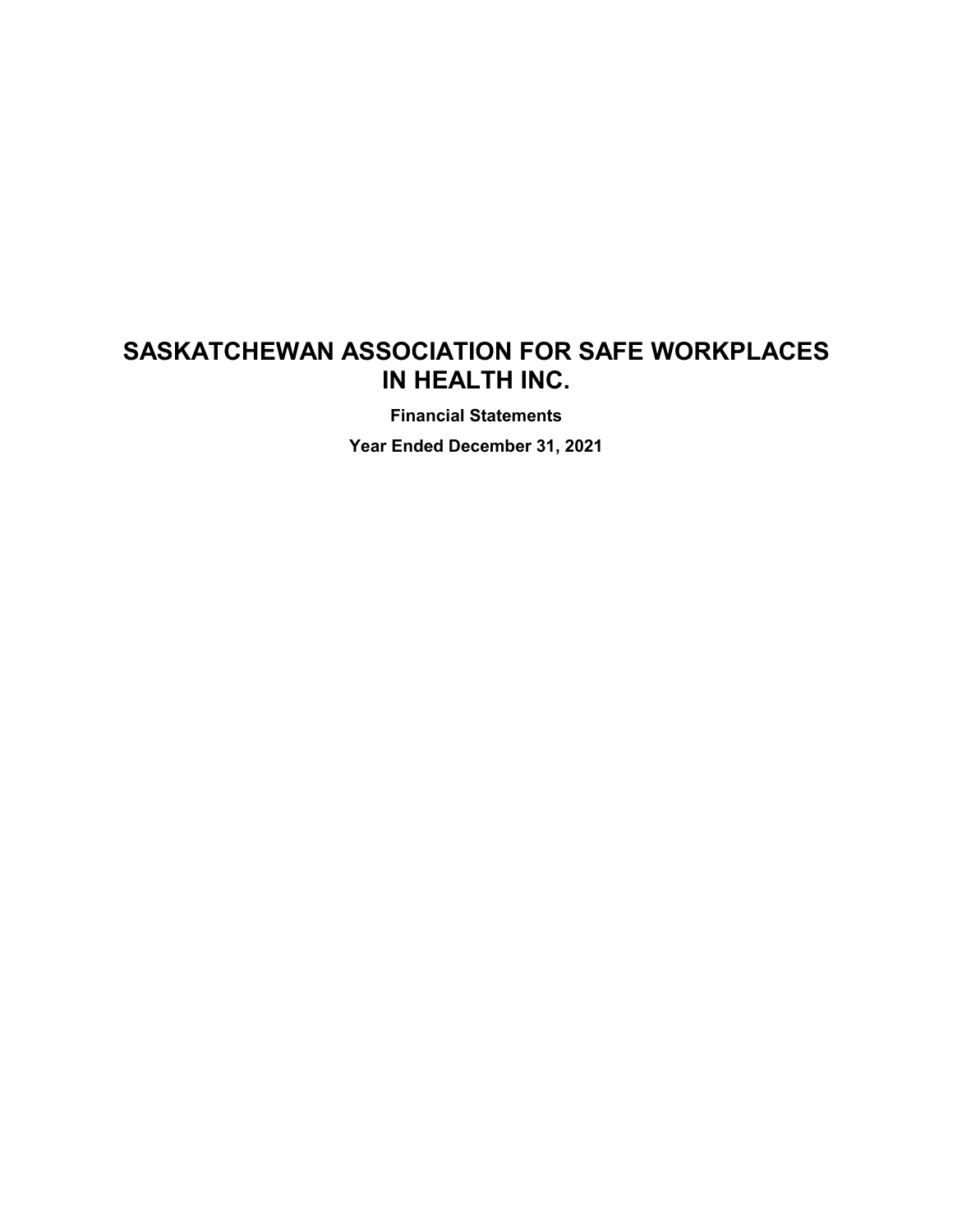# **MANAGEMENT'S RESPONSIBILITY FOR FINANCIAL REPORTING**

The financial statements of Saskatchewan Association for Safe Workplaces in Health Inc. have been prepared in accordance with Canadian accounting standards for not-for-profit organizations. When alternative accounting methods exist, management has chosen those it deems most appropriate in the circumstances. These statements include certain amounts based on management's estimates and judgments. Management has determined such amounts based on a reasonable basis in order to ensure that the financial statements are presented fairly in all material respects.

The integrity and reliability of Saskatchewan Association for Safe Workplaces in Health Inc.'s reporting systems are achieved through the use of formal policies and procedures, the careful selection of employees and an appropriate division of responsibilities. These systems are designed to provide reasonable assurance that the financial information is reliable and accurate.

The Board of Directors is responsible for ensuring that management fulfills its responsibility for financial reporting and is ultimately responsible for reviewing and approving the financial statements. The Board carries out this responsibility principally through its Finance Committee. The Finance Committee is appointed by the Board and meets periodically with management and the members' auditors to review significant accounting, reporting and internal control matters. Following its review of the financial statements and discussions with the auditors, the Committee reports to the Board of Directors prior to its approval of the financial statements. The Committee also considers, for review by the Board and approval by the members, the engagement or re-appointment of the external auditors.

The financial statements have been audited on behalf of the members by MWC Chartered Professional Accountants LLP, in accordance with Canadian generally accepted auditing standards.

fandra Crysps

**Chief Executive Officer Board Chair** Board Chair

Regina, SK March 09, 2022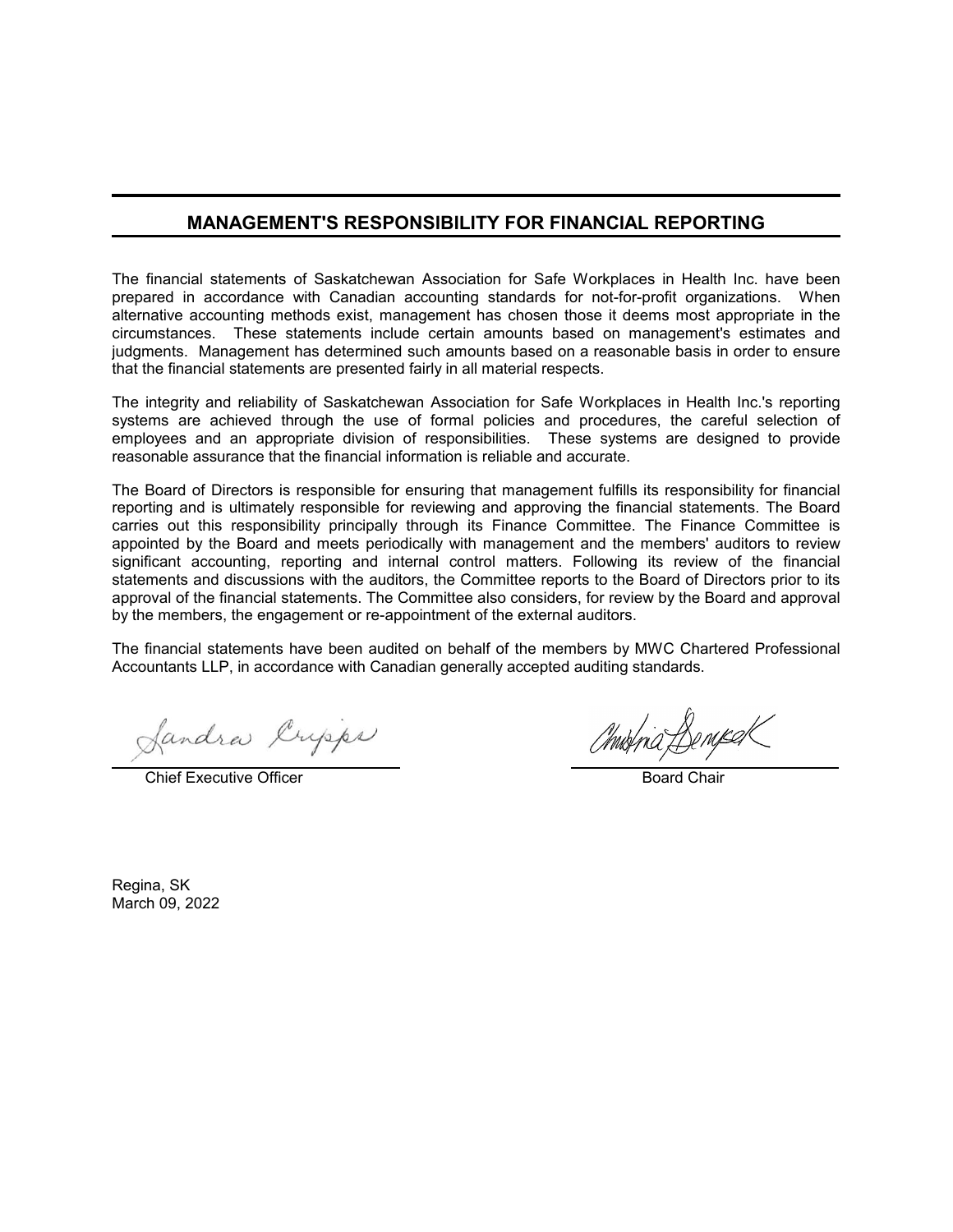

# **INDEPENDENT AUDITOR'S REPORT**

## **To the Members of Saskatchewan Association for Safe Workplaces in Health Inc.**

#### **Opinion**

We have audited the financial statements of Saskatchewan Association for Safe Workplaces in Health Inc. (the Association), which comprise the statement of financial position as at December 31, 2021, and the statements of operations and changes in net assets and cash flows for the year then ended, and notes to the financial statements, including a summary of significant accounting policies.

In our opinion, the accompanying financial statements present fairly, in all material respects, the financial position of the Association as at December 31, 2021, and the results of its operations and cash flows for the year then ended in accordance with Canadian accounting standards for not-for-profit organizations (ASNPO).

#### **Basis for Opinion**

We conducted our audit in accordance with Canadian generally accepted auditing standards. Our responsibilities under those standards are further described in the *Auditor's Responsibilities for the Audit of the Financial Statements* section of our report. We are independent of the Association in accordance with ethical requirements that are relevant to our audit of the financial statements in Canada, and we have fulfilled our other ethical responsibilities in accordance with these requirements. We believe that the audit evidence we have obtained is sufficient and appropriate to provide a basis for our opinion.

#### **Responsibilities of Management and Those Charged with Governance for the Financial Statements**

Management is responsible for the preparation and fair presentation of the financial statements in accordance with ASNPO, and for such internal control as management determines is necessary to enable the preparation of financial statements that are free from material misstatement, whether due to fraud or error.

In preparing the financial statements, management is responsible for assessing the Association's ability to continue as a going concern, disclosing, as applicable, matters related to going concern and using the going concern basis of accounting unless management either intends to liquidate the Association or to cease operations, or has no realistic alternative but to do so.

Those charged with governance are responsible for overseeing the Association's financial reporting process.

*(continues)*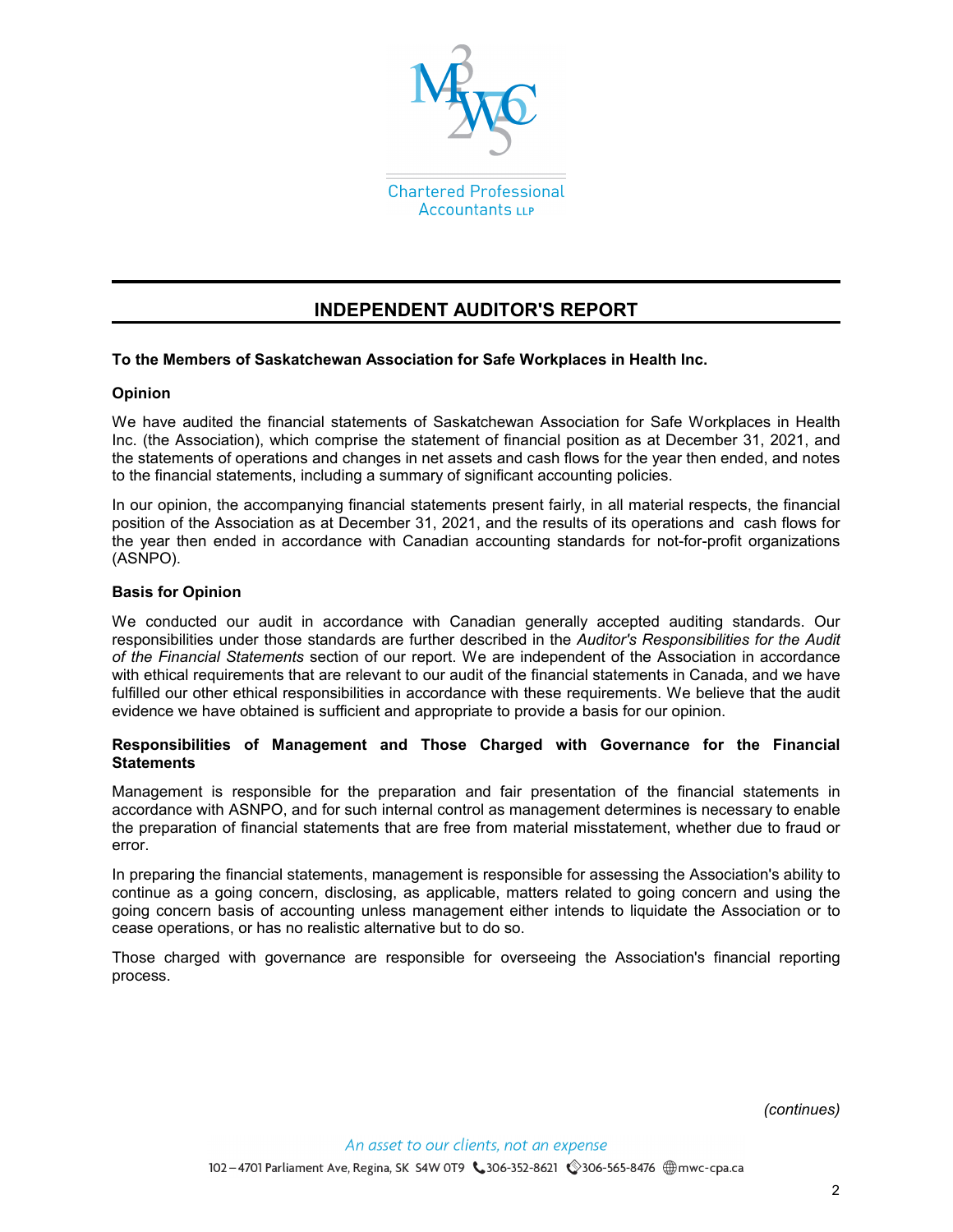Independent Auditor's Report to the Members of Saskatchewan Association for Safe Workplaces in Health Inc. *(continued)*

#### **Auditor's Responsibilities for the Audit of the Financial Statements**

Our objectives are to obtain reasonable assurance about whether the financial statements as a whole are free from material misstatement, whether due to fraud or error, and to issue an auditor's report that includes our opinion. Reasonable assurance is a high level of assurance, but is not a guarantee that an audit conducted in accordance with Canadian generally accepted auditing standards will always detect a material misstatement when it exists. Misstatements can arise from fraud or error and are considered material if, individually or in the aggregate, they could reasonably be expected to influence the economic decisions of users taken on the basis of these financial statements.

As part of an audit in accordance with Canadian generally accepted auditing standards, we exercise professional judgment and maintain professional skepticism throughout the audit. We also:

- Identify and assess the risks of material misstatement of the financial statements, whether due to fraud or error, design and perform audit procedures responsive to those risks, and obtain audit evidence that is sufficient and appropriate to provide a basis for our opinion. The risk of not detecting a material misstatement resulting from fraud is higher than for one resulting from error, as fraud may involve collusion, forgery, intentional omissions, misrepresentations, or the override of internal control.
- Obtain an understanding of internal control relevant to the audit in order to design audit procedures that are appropriate in the circumstances, but not for the purpose of expressing an opinion on the effectiveness of the Association's internal control.
- Evaluate the appropriateness of accounting policies used and the reasonableness of accounting estimates and related disclosures made by management.
- Conclude on the appropriateness of management's use of the going concern basis of accounting and, based on the audit evidence obtained, whether a material uncertainty exists related to events or conditions that may cast significant doubt on the Association's ability to continue as a going concern. If we conclude that a material uncertainty exists, we are required to draw attention in our auditor's report to the related disclosures in the financial statements or, if such disclosures are inadequate, to modify our opinion. Our conclusions are based on the audit evidence obtained up to the date of our auditor's report. However, future events or conditions may cause the Association to cease to continue as a going concern.
- Evaluate the overall presentation, structure and content of the financial statements, including the disclosures, and whether the financial statements represent the underlying transactions and events in a manner that achieves fair presentation.

We communicate with those charged with governance regarding, among other matters, the planned scope and timing of the audit and significant audit findings, including any significant deficiencies in internal control that we identify during our audit.

MWCLLP

Chartered Professional Accountants

Regina, Saskatchewan March 9, 2022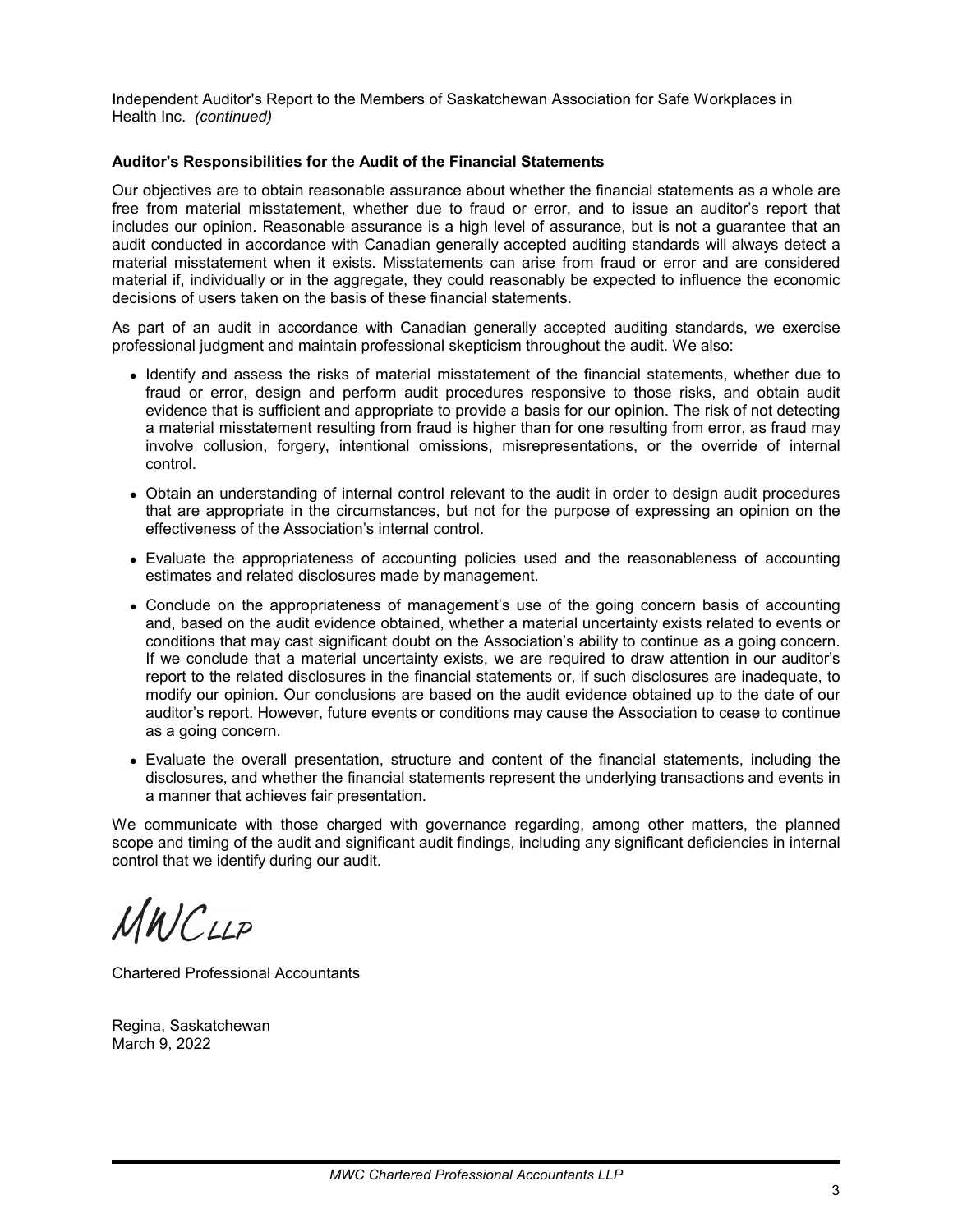# **Statement of Financial Position**

# **December 31, 2021**

|                                                                                                                                                                  |    | 2021                                             | 2020                                                            |
|------------------------------------------------------------------------------------------------------------------------------------------------------------------|----|--------------------------------------------------|-----------------------------------------------------------------|
| <b>ASSETS</b>                                                                                                                                                    |    |                                                  |                                                                 |
| <b>CURRENT</b><br>Cash<br>Accounts receivable<br>Goods and services tax recoverable<br>Prepaid expenses<br>Investments (Note 4)<br>Government subsidy receivable | \$ | 471,486<br>9,806<br>2,712<br>15,186<br>1,052,849 | \$<br>293,870<br>8,394<br>2,868<br>10,040<br>509,753<br>495,699 |
| <b>CAPITAL ASSETS (Note 5)</b><br><b>INTANGIBLE ASSETS (Note 6)</b>                                                                                              |    | 1,552,039<br>34,536<br>607                       | 1,320,624<br>48,005<br>7,767                                    |
|                                                                                                                                                                  | S. | 1,587,182                                        | \$<br>1,376,396                                                 |
| <b>LIABILITIES AND NET ASSETS</b>                                                                                                                                |    |                                                  |                                                                 |
| <b>CURRENT</b><br>Accounts payable<br>Wages payable<br>Employee deductions payable<br>Deferred revenue (Note 7)                                                  | \$ | 50,295<br>50,235<br>11,734<br>313,527            | \$<br>46,231<br>56,775<br>27,825<br>210,838                     |
|                                                                                                                                                                  |    | 425,791                                          | 341,669                                                         |
| <b>NET ASSETS</b>                                                                                                                                                |    | 1,161,391                                        | 1,034,727                                                       |
|                                                                                                                                                                  | S  | 1,587,182                                        | \$<br>1,376,396                                                 |
|                                                                                                                                                                  |    |                                                  |                                                                 |

**CONTINGENT FUNDING** *(Note 8)* **COMMITMENTS** *(Note 9)*

## **ON BEHALF OF THE BOARD**

\_\_\_\_\_\_\_\_\_\_\_\_\_\_\_\_\_\_\_\_\_\_\_\_\_\_\_\_\_*Director*

\_\_\_\_\_\_\_\_\_\_\_\_\_\_\_\_\_\_\_\_\_\_\_\_\_\_\_\_\_ *Director*

See accompanying notes to financial statements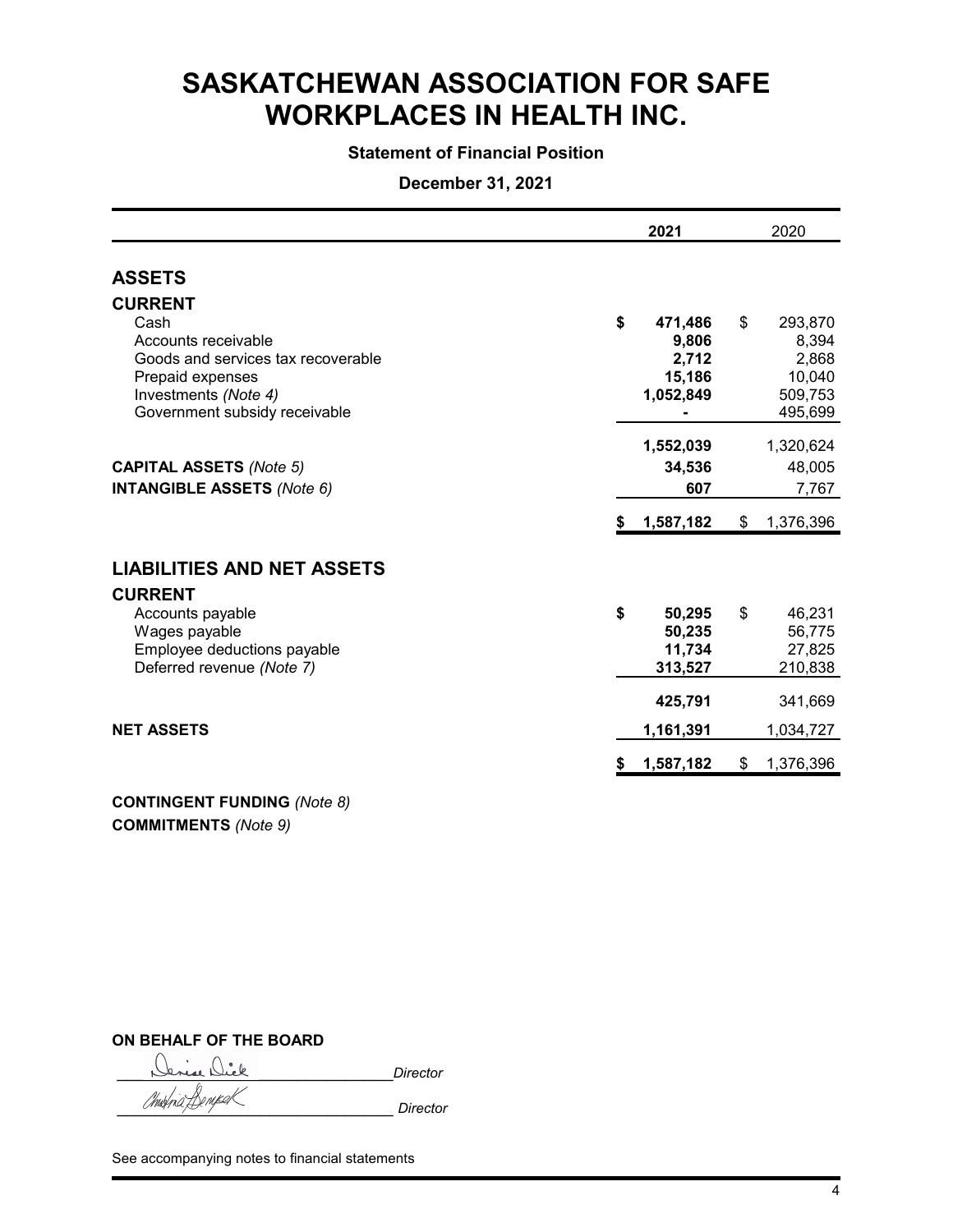# **Statement of Operations and Changes in Net Assets**

# **Year Ended December 31, 2021**

|                                                          | 2021            | 2020             |
|----------------------------------------------------------|-----------------|------------------|
|                                                          |                 |                  |
| <b>REVENUES</b>                                          |                 |                  |
| Saskatchewan Workers' Compensation Board funding:        |                 |                  |
| Annual operating                                         | \$<br>1,777,000 | \$<br>1,777,000  |
| <b>Education Sector Safety Initiative</b>                | 110,877         | 160,935          |
| Ministries of Health and Social Services funding:        | 107             |                  |
| EMS lift sheet program                                   | 233,934         | 60,000<br>10,727 |
| Specialized infection prevention and control program     |                 |                  |
| Other revenues:<br>Training and development program fees | 74,633          | 50,318           |
| Interest                                                 | 10,417          | 10,284           |
| Miscellaneous revenue                                    | 1,443           | $\overline{a}$   |
|                                                          |                 |                  |
|                                                          | 2,208,411       | 2,069,264        |
| <b>EXPENSES</b>                                          |                 |                  |
| Salaries and benefits                                    | 1,367,242       | 1,498,480        |
| Special projects                                         | 344,812         | 219,700          |
| Training and development                                 | 121,719         | 152,077          |
| Rent                                                     | 112,277         | 109,431          |
| Communications                                           | 46,897          | 51,037           |
| Office                                                   | 46,137          | 32,774           |
| Pandemic response                                        | 40,192          | 58,621           |
| <b>Professional fees</b>                                 | 16,981          | 11,225           |
| Amortization of capital assets                           | 14,624          | 14,393           |
| Insurance                                                | 9,411           | 7,189            |
| <b>Utilities</b>                                         | 8,157           | 7,944            |
| Repairs and maintenance                                  | 7,302           | 4,466            |
| Amortization of intangible assets                        | 7,160           | 7,160            |
| Memberships                                              | 815             | 830              |
| Advertising                                              |                 | 1.913            |
|                                                          | 2,143,726       | 2,177,240        |
| <b>EXCESS OF REVENUES (EXPENSES) FROM OPERATIONS</b>     | 64,685          | (107, 976)       |
| <b>OTHER INCOME</b>                                      |                 |                  |
| Canada Emergency Wage Subsidy                            | 61,979          | 495,699          |
| <b>EXCESS OF REVENUES (EXPENSES)</b>                     | 126,664         | 387,723          |
|                                                          |                 |                  |
| NET ASSETS - BEGINNING OF YEAR                           | 1,034,727       | 647,004          |
| <b>NET ASSETS - END OF YEAR</b>                          | \$<br>1,161,391 | \$<br>1,034,727  |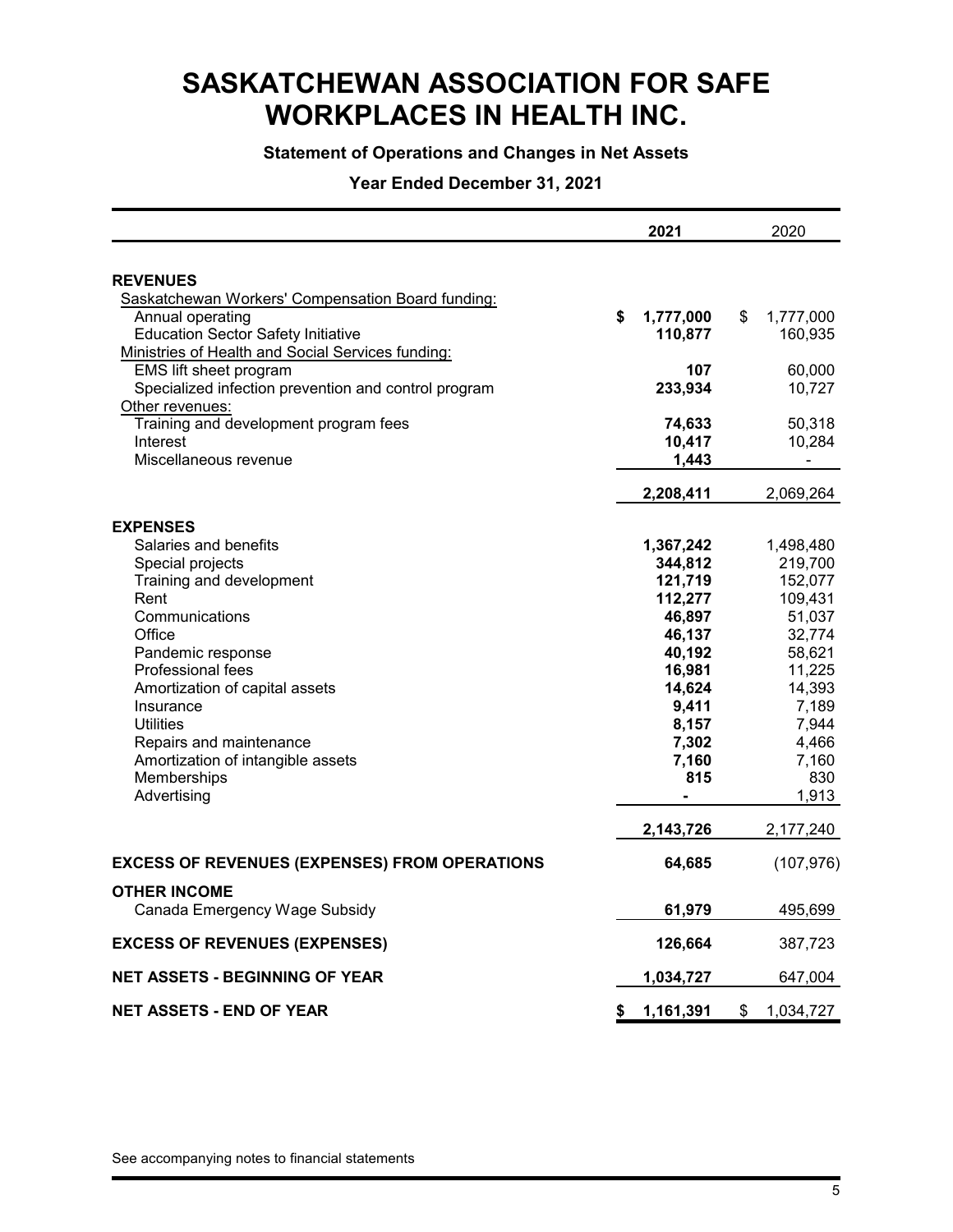## **Statement of Cash Flows**

**Year Ended December 31, 2021**

|                                                                     | 2021            | 2020            |
|---------------------------------------------------------------------|-----------------|-----------------|
| <b>OPERATING ACTIVITIES</b>                                         |                 |                 |
| Excess of revenues (expenses)                                       | \$<br>126,664   | \$<br>387,723   |
| Items not affecting cash:                                           |                 |                 |
| Amortization of capital assets<br>Amortization of intangible assets | 14,624<br>7,160 | 14,393<br>7,160 |
| Reinvested earnings on investments                                  | 309             | (9, 845)        |
|                                                                     |                 |                 |
|                                                                     | 148,757         | 399,431         |
| Changes in non-cash working capital:                                |                 |                 |
| Accounts receivable                                                 | (1, 413)        | 12,157          |
| Accounts payable                                                    | 4,065           | 9,636           |
| Deferred revenue                                                    | 102,689         | 210,838         |
| Prepaid expenses                                                    | (5, 146)        | 352             |
| Goods and services tax recoverable                                  | 156             | (2,019)         |
| Government subsidy receivable                                       | 495,699         | (495, 699)      |
| Wages payable                                                       | (6, 540)        | (7, 226)        |
| Employee deductions payable                                         | (16, 091)       | 14,162          |
|                                                                     | 573,419         | (257, 799)      |
| Cash flow from operating activities                                 | 722,176         | 141,632         |
| <b>INVESTING ACTIVITIES</b>                                         |                 |                 |
| Purchase of capital assets                                          | (1, 155)        | (24, 130)       |
| Redemption of investments                                           | 100,000         | 262,332         |
| Purchase of investments                                             | (643, 405)      | (500,000)       |
| Cash flow used by investing activities                              | (544, 560)      | (261, 798)      |
| <b>INCREASE (DECREASE) IN CASH FLOW</b>                             | 177,616         | (120, 166)      |
| <b>CASH - BEGINNING OF YEAR</b>                                     | 293,870         | 414,036         |
| <b>CASH - END OF YEAR</b>                                           | \$<br>471,486   | \$<br>293,870   |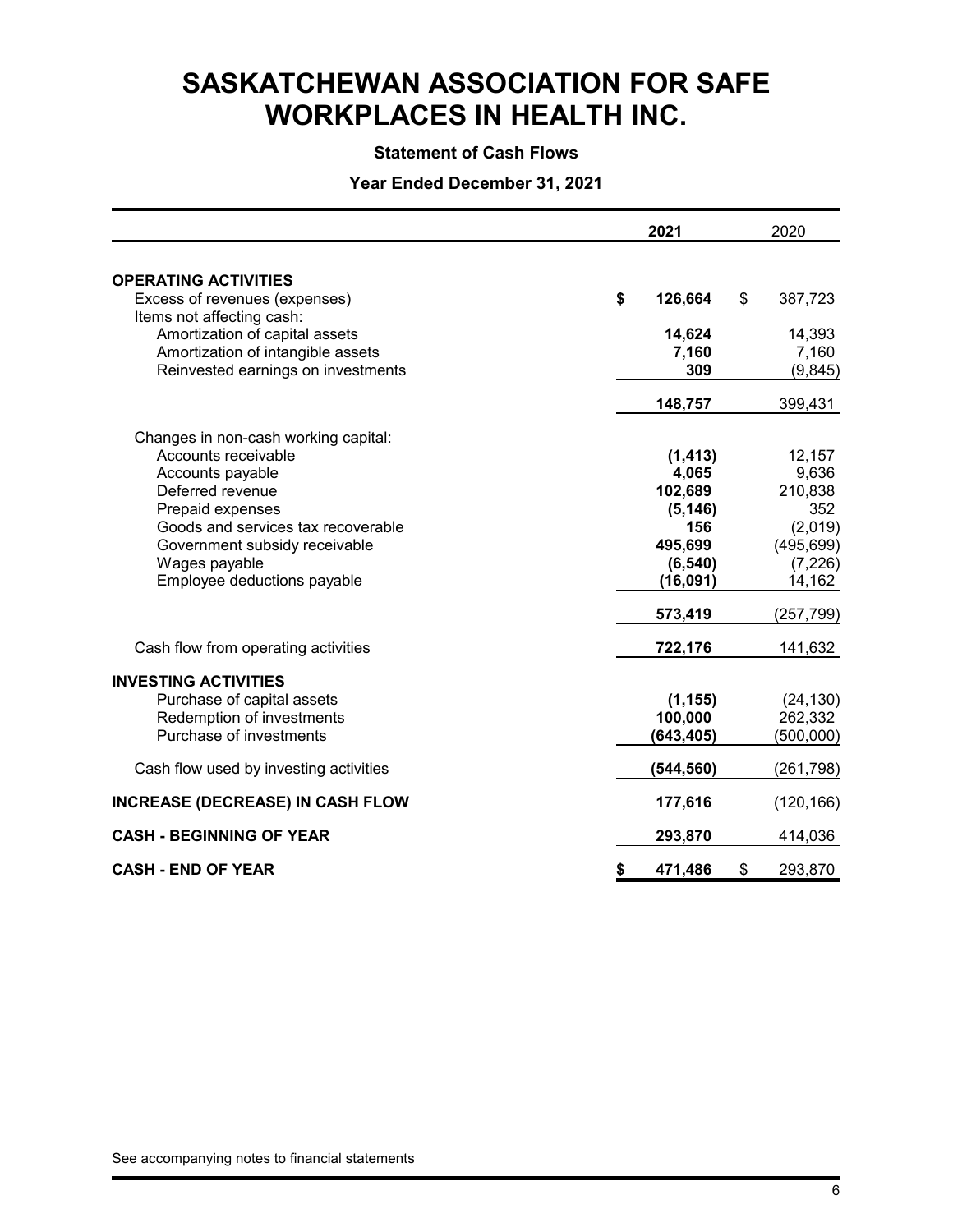## **Notes to Financial Statements**

# **Year Ended December 31, 2021**

#### **1. NATURE OF OPERATIONS**

Saskatchewan Association for Safe Workplaces in Health Inc. (the "Association") is a not-for-profit organization of Saskatchewan.

The Associations mission is to make workplace health and safety a priority for all. The Association is funded by the Saskatchewan Workers' Compensation Board (Sask WCB) through a portion of premiums paid by healthcare employees.

The Association is exempt from income taxes under subsection 146(1)(e) of the Canadian *Income Tax Act.*

#### **2. SUMMARY OF SIGNIFICANT ACCOUNTING POLICIES**

#### **Basis of presentation**

The financial statements were prepared in accordance with Canadian accounting standards for notfor-profit organizations (ASNPO).

#### **Revenue recognition**

The Association follows the deferral method of accounting for contributions which includes funding from government agencies. Unrestricted contributions are recognized as revenue when received or receivable if the amount to be received can be reasonably estimated and collection is reasonably assured. Restricted contributions are recognized as revenue in the year in which the related expenses are incurred.

Training and development revenues are recognized in the year the related event occurs or service is provided.

Interest income is recognized in the period earned. Miscellaneous revenue is recognized when received.

#### **Capital assets**

Capital assets are stated at cost or deemed cost less accumulated amortization and are amortized over their estimated useful lives on a straight-line basis at the following rates:

| Office furniture and equipment | 5 years |
|--------------------------------|---------|
| Leasehold improvements         | 5 vears |
| Computer hardware              | 5 vears |

The Association regularly reviews its capital assets to eliminate obsolete items.

Capital assets acquired during the year but not placed into use are not amortized until they are placed into use.

#### **Intangible assets**

The website program is being amortized on a straight-line basis over the estimated useful life of five years.

*(continues)*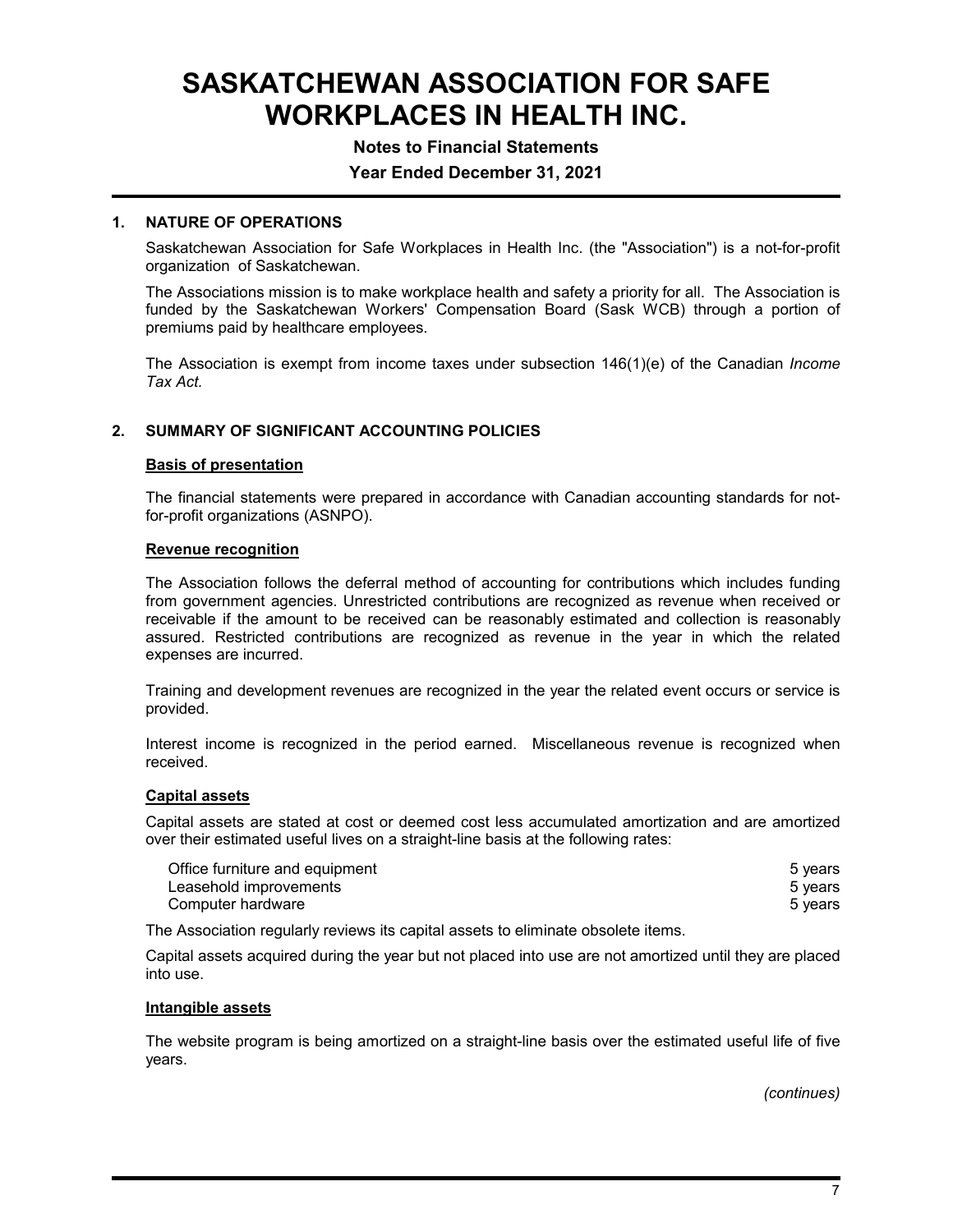**Notes to Financial Statements**

**Year Ended December 31, 2021**

## **2. SUMMARY OF SIGNIFICANT ACCOUNTING POLICIES** *(continued)*

### **Financial instruments**

Financial instruments are recorded at fair value when acquired or issued. In subsequent periods, financial assets with actively traded markets are reported at fair value, with any unrealized gains and losses reported in income. All other financial instruments are reported at amortized cost, and tested for impairment at each reporting date. Transaction costs on the acquisition, sale, or issue of financial instruments are expensed when incurred.

Financial assets including cash, investments, accounts receivable and government subsidies receivable are reported at amortized cost.

Financial liabilities including accounts payable and accrued liabilities are measured at amortized cost.

## **Use of estimates**

The preparation of the financial statements in conformity with Canadian accounting standards for not-for-profit organizations requires management to make estimates that affect the reported amounts of assets and liabilities, and disclosure of contingent assets and liabilities at the date of the financial statements and the reported amounts of revenues and expenses during the period.

Significant items subject to such estimates and assumption include the carrying amounts of accounts receivable, amortization of capital and intangible assets, and salary allocations. Actual results could differ from these estimates.

## **3. ECONOMIC DEPENDENCE**

The Association is reliant on the ongoing funding from Sask WCB in order to maintain operations at the current level. In addition, pursuant to an agreement with Sask WCB if there is a termination in the agreement, or if the Association dissolves, all remaining funds and assets are to be distributed to the Sask WCB.

## **4. INVESTMENTS**

|                                                  |   | 2021                     | 2020                     |
|--------------------------------------------------|---|--------------------------|--------------------------|
| Fixed income securities<br>Term deposits<br>Cash | S | 407,842<br>644,946<br>61 | \$<br>509,693<br>-<br>60 |
|                                                  |   | 1,052,849                | \$<br>509,753            |

Fixed income securities include market GICs earning interest between 2.02% and 2.26% and maturing between February 2022 and February 2025. Term deposits include GIC's earning interest at 0.35% and maturing between February 2022 and August 2022.

Investments are reported as current as they are available upon short notice. Investments are intended to be renewed on maturity and are held for for long-term sustainability of the Association.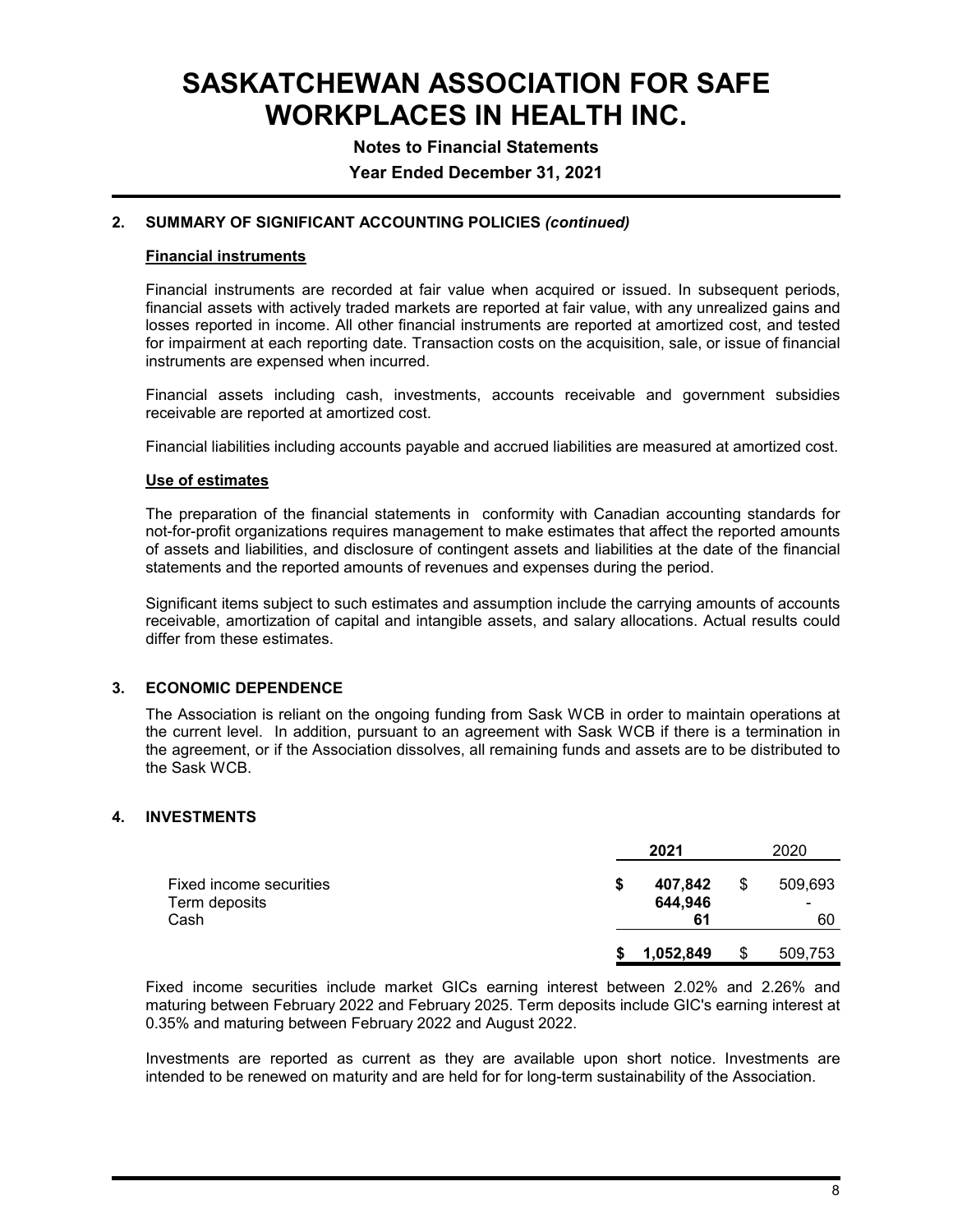**Notes to Financial Statements**

**Year Ended December 31, 2021**

## **5. CAPITAL ASSETS**

|    |                                                                               | Cost                               |      | Accumulated<br>amortization |      | 2021<br>Net book<br>value | 2020<br>Net book<br>value     |
|----|-------------------------------------------------------------------------------|------------------------------------|------|-----------------------------|------|---------------------------|-------------------------------|
|    | Office furniture and equipment<br>Leasehold improvements<br>Computer hardware | \$<br>112,542<br>41,561<br>127,952 | \$   | 91,720<br>41,019<br>114,780 | - \$ | 20,822<br>542<br>13,172   | \$<br>29,182<br>813<br>18,010 |
|    |                                                                               | 282,055                            | - \$ | 247,519 \$                  |      | 34,536                    | \$<br>48,005                  |
| 6. | <b>INTANGIBLE ASSETS</b>                                                      |                                    |      |                             |      | 2021                      | 2020                          |
|    | Website program module<br>Accumulated amortization                            |                                    |      |                             | \$   | 35,800<br>(35,193)        | \$<br>35,800<br>(28,033)      |
|    |                                                                               |                                    |      |                             | \$   | 607                       | \$<br>7,767                   |

## **7. DEFERRED REVENUE**

The Association receives funding from agencies which is restricted to specific programming. The Sask WCB provides for the Education Sector Safety Initiative program which runs to July 31, 2022 and the Ministries of Health and Social Services (MHSS) provides for the Specialized Infection Prevention and Control program which runs until March 31, 2022. At the discretion of the funding agencies any unused funding is either returned to the funding agency or carried forward to be used for the ongoing specific program of the Association.

|          |                |  |             |         | Recognized in   |               |
|----------|----------------|--|-------------|---------|-----------------|---------------|
|          | Opening        |  | Received in |         | Current         |               |
|          | <b>Balance</b> |  | Year        | Revenue |                 | <b>Ending</b> |
| Sask WCB | 139.065        |  | 200,000     |         | $(110, 877)$ \$ | 228,188       |
| MHSS     | 71.773         |  | 247,500     |         | (233, 934)      | 85,339        |
|          | 210.838        |  | 447.500     | \$      | (344.811<br>-S  | 313.527       |

No funding was required to be returned to the funding agency in 2021 or 2020.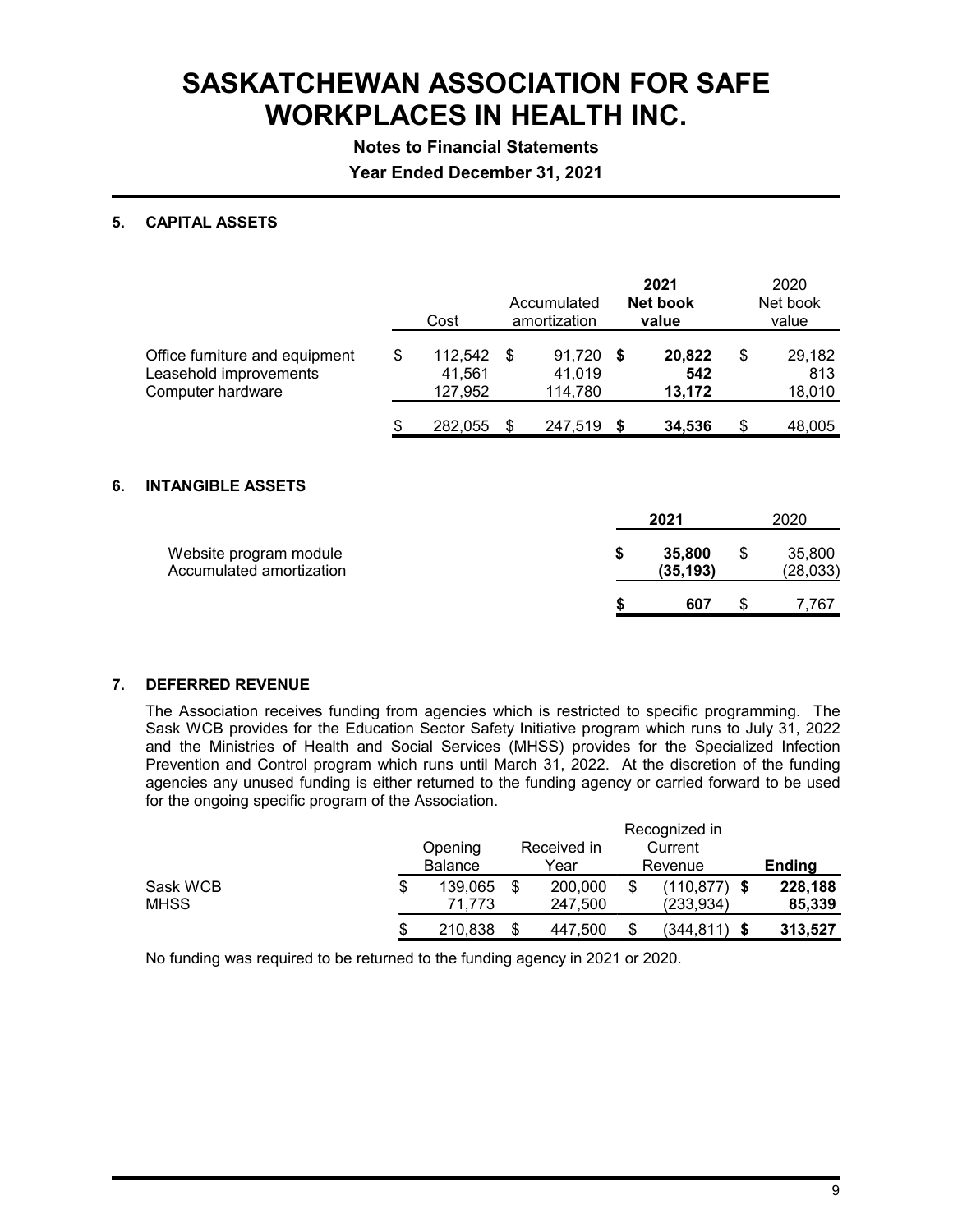# **Notes to Financial Statements**

## **Year Ended December 31, 2021**

#### **8. CONTINGENT FUNDING**

As is common with most funding agreements there exists, at the discretion of the funding agency, to require repayment of funds if the Association is not in compliance with the terms and conditions of the agreements or if the services are not able to be carried out in entirety.

No provision for possible funding repayments is recorded in the current financial statements as the Association has considered all activities to be in compliance with the requirements of the funding. Any notice of funding repayment is recorded in the year it is made known to the Association.

#### **9. COMMITMENTS**

As at December 31, 2021, the Association had commitments for contracted work related to the infection prevention and control programs which expire March 31, 2022. The Association also has lease commitments related to the rental of office space and vehicles. The office rental terminates April 30, 2022 and has an option to renew for an additional five years. The vehicle leases vary in terms with expiration dates ranging from June 4, 2025 to December 20, 2025.

|      | Program<br>Contracts | <b>Office Rental</b> |                | Vehicles     |    | Total   |
|------|----------------------|----------------------|----------------|--------------|----|---------|
| 2022 | 93.147               | \$.                  | 21.943         | \$<br>39.604 | -S | 154.694 |
| 2023 | -                    |                      | -              | 39.604       |    | 39.604  |
| 2024 | $\blacksquare$       |                      | $\blacksquare$ | 39.604       |    | 39.604  |
| 2025 | -                    |                      | -              | 28,821       |    | 28,821  |

## **10. ALLOCATED EXPENSES**

Included in special project expenses is an allocation of salaries and benefits based on the time spent on projects activities by specific employees. The amount allocated for the year was \$96,505 (2020 - \$131,321).

#### **11. FINANCIAL INSTRUMENTS**

The Association is exposed to various risks through its financial instruments and management is responsible to monitor, evaluate and manage these risks. The following analysis provides information about the Association's risk exposure and concentration as of December 31, 2021.

#### *Liquidity risk*

Liquidity risk is the risk that an entity will encounter difficulty in meeting obligations associated with financial liabilities. The Association is exposed to this risk mainly in respect of its receipt of funds from its customers and other related sources, and accounts payable.

*(continues)*